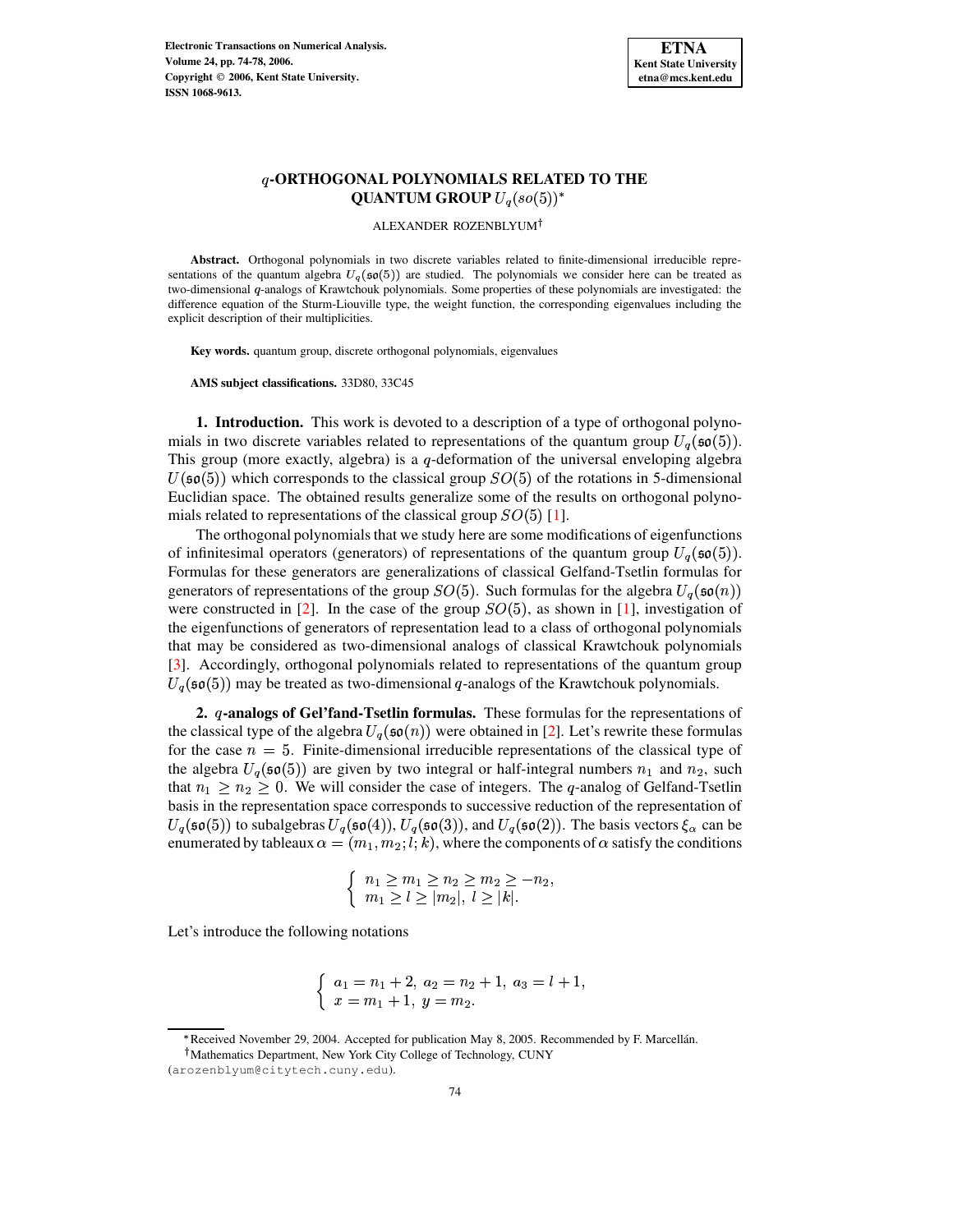## $q$ -ORTHOGONAL POLYNOMIALS RELATED TO THE QUANTUM GROUP  $U_q(so(5))$  75

Then the new parameters satisfy the conditions

<span id="page-1-0"></span>(2.1) 
$$
\begin{cases} a_2 \leq x \leq a_1 - 1 \\ a_3 \leq x \end{cases}, \begin{cases} |y| \leq a_2 - 1 \\ |y| \leq a_3 - 1 \end{cases}.
$$

Using these notations, we denote the basis vectors  $\xi_{\alpha}$  as  $\xi_{\alpha}^{a_1, a_2, a_3, k}$ . Let  $I = I_{5,4}$  be a generator in the representation space corresponding to the rotation in the plane ( $e_5, e_4$ ) in the 5-dimensional space. Then the generator I acts on basis elements  $\xi_{x,y}^{a_1,a_2,a_3,k}$  by the formula

<span id="page-1-1"></span>
$$
(2.2) \quad I\xi_{x,y}^{a_1,a_2,a_3,k} = \frac{1}{q^x+q^{-x}} \left\{ I_{x,y}^{a_1,a_2,a_3} \xi_{x+1,y}^{a_1,a_2,a_3,k} - I_{x-1,y}^{a_1,a_2,a_3} \xi_{x-1,y}^{a_1,a_2,a_3,k} \right\} + \frac{1}{q^y+q^{-y}} \left\{ I_{y,x}^{a_1,a_2,a_3} \xi_{x,y+1}^{a_1,a_2,a_3,k} - I_{y-1,x}^{a_1,a_2,a_3} \xi_{x,y-1}^{a_1,a_2,a_3,k} \right\},
$$

were

<span id="page-1-2"></span>
$$
(2.3) \ I^{a_1, a_2, a_3}_{x,y} = \left\{ \frac{[a_1 + x][a_1 - x - 1][a_2 + x][a_2 - x - 1][a_3 + x][a_3 - x - 1]}{[x + y][x - y][x + y + 1][x - y + 1]} \right\}^{1/2}.
$$

Here square brackets mean  $q$ -numbers:

$$
[a]=\frac{q^a-q^{-a}}{q-q^{-1}}.
$$

The representation space  $V$  has the dimension

$$
\dim V = \frac{(2a_1-1)(2a_2-1)(a_1-a_2)(a_1+a_2-1)}{6}.
$$

**3. Discrete equation related to the eigenvectors of the operator** <sup>z</sup>**.** Let's fix the parameters  $a_1, a_2, a_3$ , and k such that  $1 \le a_2 < a_1, 1 \le a_3 < a_1$ ,  $|k|$   $a_1, |k| \le a_3 - 1$ , and consider the subspace  $W \subset V$  spanned by the vectors  $\xi_{x,y}^{a_1,a_2,a_3,k}$ , where the parameters x and y satisfy the inequalities  $(2.1)$ . It follows from the formulas  $(2.2)$  and  $(2.3)$  that subspace W is invariant with respect to the operator  $I$  and has the dimension

$$
\dim W = (a - b + 1)(2c + 1),
$$

where

<span id="page-1-3"></span>(3.1) 
$$
\begin{cases} a = a_1 - 1, \\ b = \max(a_2, a_3), \\ c = \min(a_2, a_3) - 1. \end{cases}
$$

Let  $L(\Omega)$  be the space of all complex-valued functions of two discrete variables defined on the lattice

<span id="page-1-4"></span>(3.2) 
$$
\Omega = \{(x, y) | -c \le y \le c < b \le x \le a\}.
$$

It follows from  $(2.1) - (3.1)$  $(2.1) - (3.1)$  $(2.1) - (3.1)$  that space W is isomorphic to the space  $L(\Omega)$ , and operator I acts in the space  $L(\Omega)$  by the formula:  $\forall f \in L(\Omega)$ ,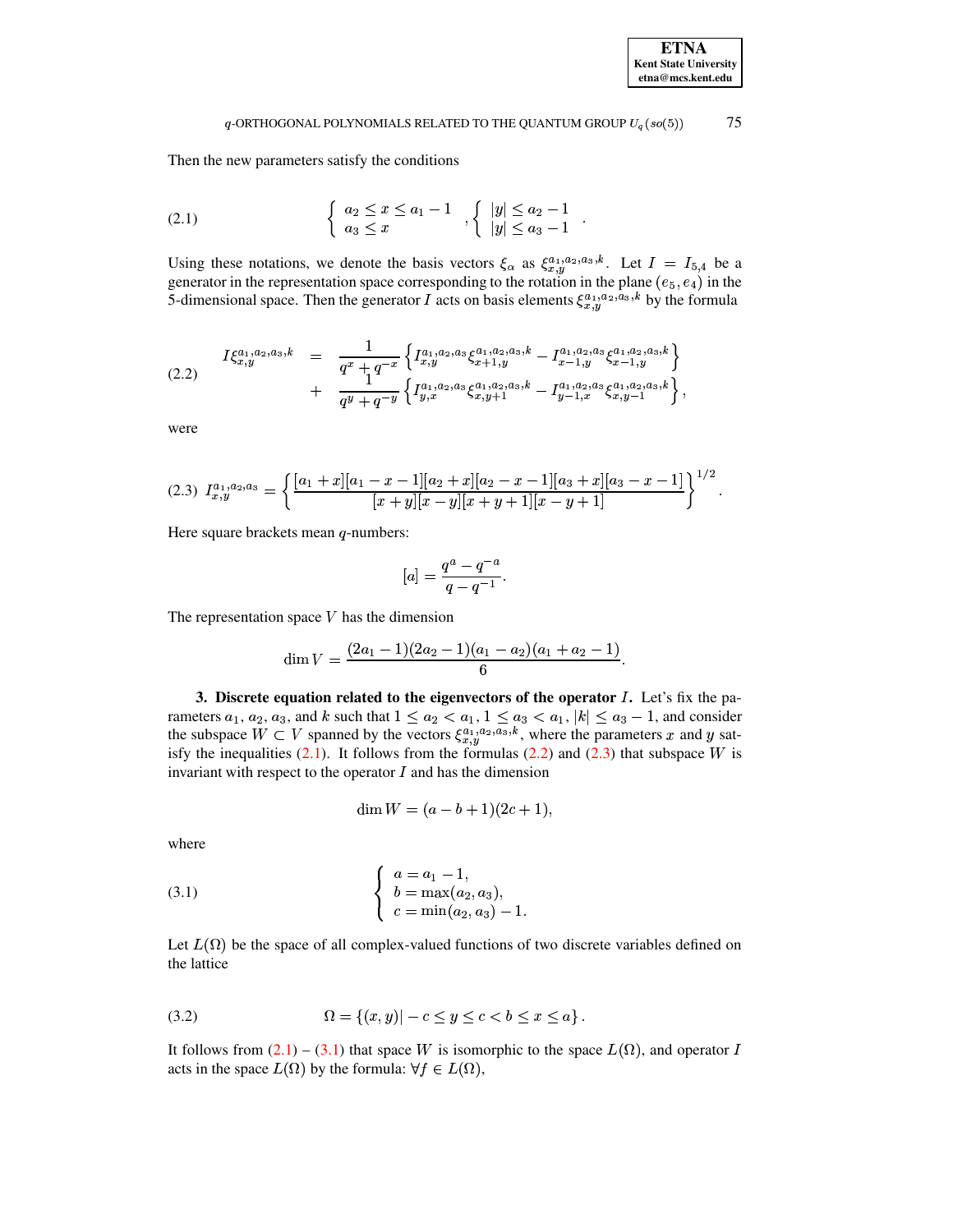# 76 ALEXANDER ROZENBLYUM

$$
(If)(x,y) = \frac{1}{q^x+q^{-x}}\left\{-A^{a,b,c}_{x,y}f(x+1,y)+A^{a,b,c}_{x-1,y}f(x-1,y)\right\} + \frac{1}{q^y+q^{-y}}\left\{-A^{a,b,c}_{y,x}f(x,y+1)+A^{a,b,c}_{y-1,x}f(x,y-1)\right\}.
$$

where

$$
A_{x,y}^{a,b,c}=\left\{\frac{[a+x+1][a-x][b+x][b-x-1][c+x+1][c-x]}{[x+y][x-y][x+y+1][x-y+1]}\right\}^{1/2}.
$$

We will consider the problem of diagonalization of the operator I in the space  $L(\Omega)$ . Let  $Q \in L(\Omega)$  be an eigenfunction of the operator I with the eigenvalue  $\sigma$ :

$$
(3.3) \t\t (IQ)(x,y) = \sigma Q(x,y),
$$

Let's make the following substitution in the equation [\(3.3\)](#page-2-0)

<span id="page-2-0"></span>
$$
Q(x,y) = i^{x+y} \sqrt{\rho(x,y)} P(x,y),
$$

where

<span id="page-2-4"></span>
$$
(3.4) \qquad \rho(x,y) = \frac{[x-y][x+y][x+b-1]![b-y-1]![b+y-1]![x-c-1]!}{[a-x]![a+x]![x-b]![a-y]![a+y]![x+c]![y+c]![y-c]!}.
$$

Here q-factorials are defined as  $[k]! = [k][k-1] \dots [2][1]$ . Then the function  $P(x, y)$  satisfies the equation

<span id="page-2-3"></span>
$$
(3.5) + \frac{\frac{[x]}{[2x]}}{[2y]} \{[a-x][x+b][x-c]P(x+1,y) + [x+a][x-b][x+c]P(x-1,y)\}
$$
  

$$
= \lambda \{[x-y][x+y]\} P(x,y), \quad (x,y) \in \Omega, \quad \lambda = \sigma i.
$$

This equation can also be written in terms of finite differences using the operators

$$
(\Delta_x f)(x, y) = f(x + 1, y) - f(x, y), \ (\nabla_x f)(x, y) = f(x, y) - f(x - 1, y),
$$

and similarly  $\Delta_y$  and  $\nabla_y$ :

<span id="page-2-1"></span>
$$
\begin{aligned}\n& [x] \ [a+x]! [a-x]! [x-b]! [x+c]! \\
& [2x] \ [x+b-1]! [x-c-1]! \\
&\times \Delta_x \left\{ \frac{[x+b-1]! [x-c-1]!}{[a+x-1]! [a-x]! [x-b-1]! [x+c-1]!} \nabla_x P(x,y) \right\} \\
& + [y] \ [a+y]! [a-y]! [c+y]! [c-y]! \\
&\times \Delta_y \left\{ \frac{[b+y-1]! [b-y-1]!}{[a+y-1]! [a-y]! [c+y-1]! [c-y]!} \nabla_y P(x,y) \right\} \\
& = \mu [x-y] [x+y] P(x,y), \quad \mu = \lambda - [a-b+c], \quad (x,y) \in \Omega.\n\end{aligned}
$$

If we let  $q \to 1$  (case of the classical group  $SO(5)$ ), the equation [\(3.6\)](#page-2-1) becomes

<span id="page-2-2"></span>
$$
\frac{(a+x)!(a-x)!(x-b)!(x+c)!}{(x+b-1)!(x-c-1)!}\n\times\Delta_x \left\{\n\frac{(x+b-1)!(x-c-1)!}{(a+x-1)!(a-x)!(x-b-1)!(x+c-1)!}\n\right\}\n+ \frac{(a+y)!(a-y)!(c+y)!(c-y)!}{(b+y-1)!(b-y-1)!}\n\times\Delta_y \left\{\n\frac{(b+y-1)!(b-y)!}{(a+y-1)!(a-y)!(c+y-1)!(c-y)!}\n\nabla_y P(x,y)\n\right\}\n= 2\mu(x^2-y^2)P(x,y).
$$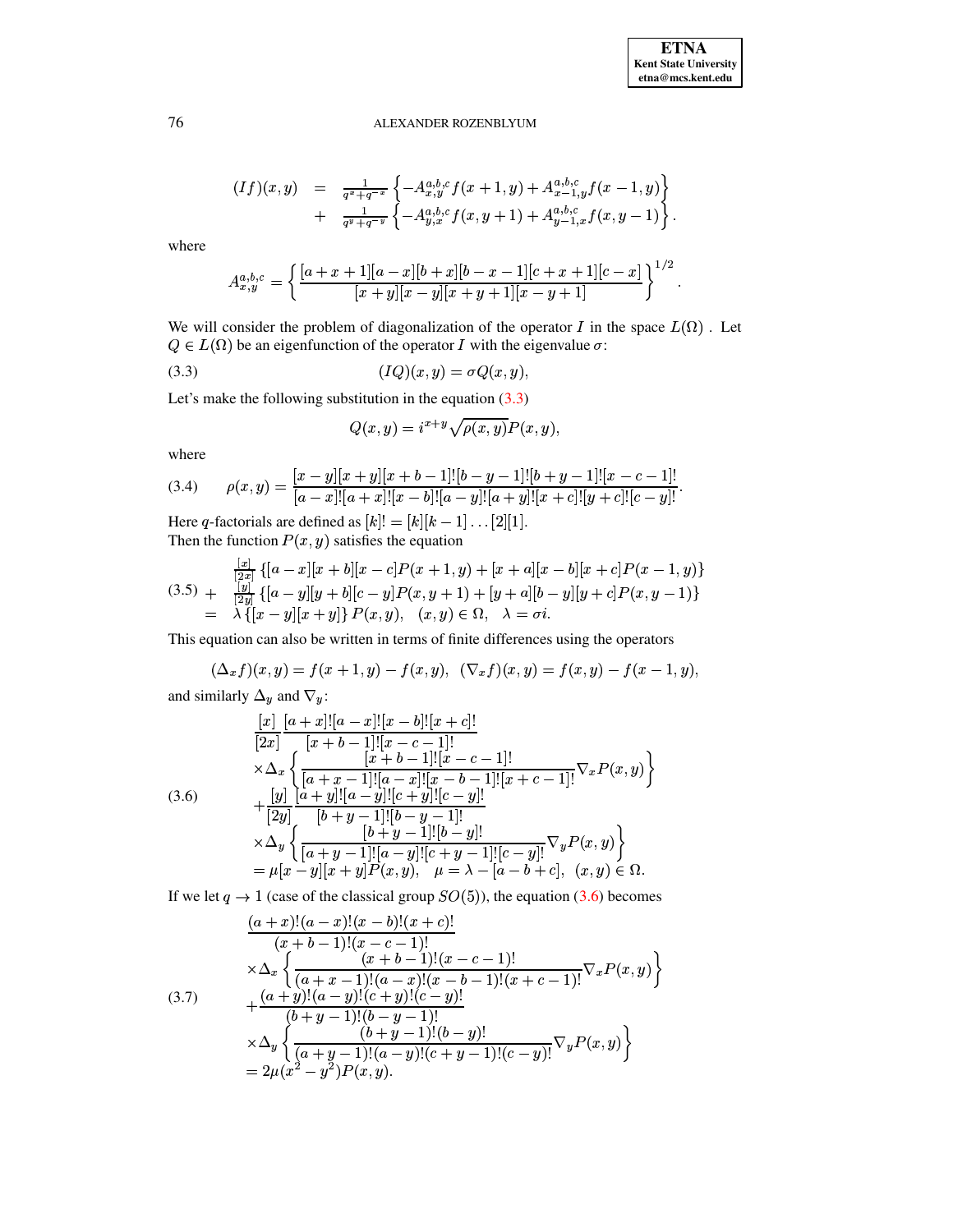| <b>ETNA</b>                  |
|------------------------------|
| <b>Kent State University</b> |
| etna@mcs.kent.edu            |

#### 77  $q$ -ORTHOGONAL POLYNOMIALS RELATED TO THE QUANTUM GROUP  $U_q(so(5))$

This equation describes eigenvectors of infinitesimal operator of irreducible representations of the group  $SO(5)$ . As it is shown in [1], equation (3.7) can be considered as two-dimensional analog of the equation for Krawtchouk polynomials. Equation  $(3.6)$  can be treated as twodimensional  $q$ -analog of the equation for Krawtchouk polynomials.

Let's make the following substitution in the equation (3.7):  $x = h^{-1}x_1$ ,  $y = h^{-1}x_2$ , where  $x_1$  and  $x_2$  are new variables,  $h > 0$ . If we let  $h \to 0$ , and  $a, b, c \to \infty$  such that  $ah^2 \to 1$ ,  $bh \to \alpha$ ,  $b - c \to s$ , then the discrete equation (3.7) is transformed to the following differential equation

<span id="page-3-0"></span>
$$
(3.8)\frac{\frac{1}{x_2^2 - x_1^2}e^{x_1^2}(x_1^2 - \alpha^2)^{-s}\frac{\partial}{\partial x_1}\left\{e^{-x_1^2}(x_1^2 - \alpha^2)^{s+1}\frac{\partial P(x_1, x_2)}{\partial x_1}\right\}}{\frac{1}{x_1^2 - x_2^2}e^{x_2^2}(x_2^2 - \alpha^2)^{-s}\frac{\partial}{\partial x_2}\left\{e^{-x_2^2}(x_2^2 - \alpha^2)^{s+1}\frac{\partial P(x_1, x_2)}{\partial x_2}\right\}} = \sigma P(x_1, x_2).
$$

$$
-\alpha \le x_2 \le \alpha \le x_1 < \infty.
$$

The equation  $(3.8)$  can be considered as two-dimensional analog of the equation for Hermite polynomials. The explicit formulas for the complete set of polynomial solutions of the equation  $(3.8)$  are given in [1].

4. Spectrum and structure of solutions of the equation  $(3.5)$ . The following theorem gives the explicit description of the spectrum of the equation  $(3.5)$ .

<span id="page-3-2"></span>THEOREM 4.1. Equation (3.5) has  $N = 2(a - b + c) + 1$  distinct eigenvalues of the form

$$
\lambda = \lambda_n = [a-b+c-n], \quad n = 0, 1, \ldots, N-1
$$

The multiplicity dim  $\lambda_n$  of the values  $\lambda_n$  can be described as follows.

If  $c < a - b$  then

$$
\dim \lambda_n = \begin{cases} \frac{\langle \frac{n+2}{2} \rangle}{2}, & \text{if } 0 \le n \le 2c\\ c + \frac{(-1)^n + 1}{2}, & \text{if } 2c \le n \le 2(a - b) \\ a - b + c - \langle \frac{n-1}{2} \rangle, & \text{if } 2(a - b) \le n \le 2(a - b + c) \end{cases}
$$

Here  $\langle k \rangle$  means the integer part of the number k. The multiplicity of eigenvalues  $\lambda_n$  can be represented by the Fig. 4.1.



<span id="page-3-1"></span>FIG. 4.1.

If  $c > a - b$  then

$$
\dim \lambda_n = \begin{cases} \n\frac{\langle \frac{n+2}{2} \rangle}{a - b + 1}, & \text{if } 2(a - b) \le n \le 2c \\
a - b + c - \frac{\langle \frac{n-1}{2} \rangle}{b}, & \text{if } 2c \le n \le 2(a - b + c)\n\end{cases}
$$